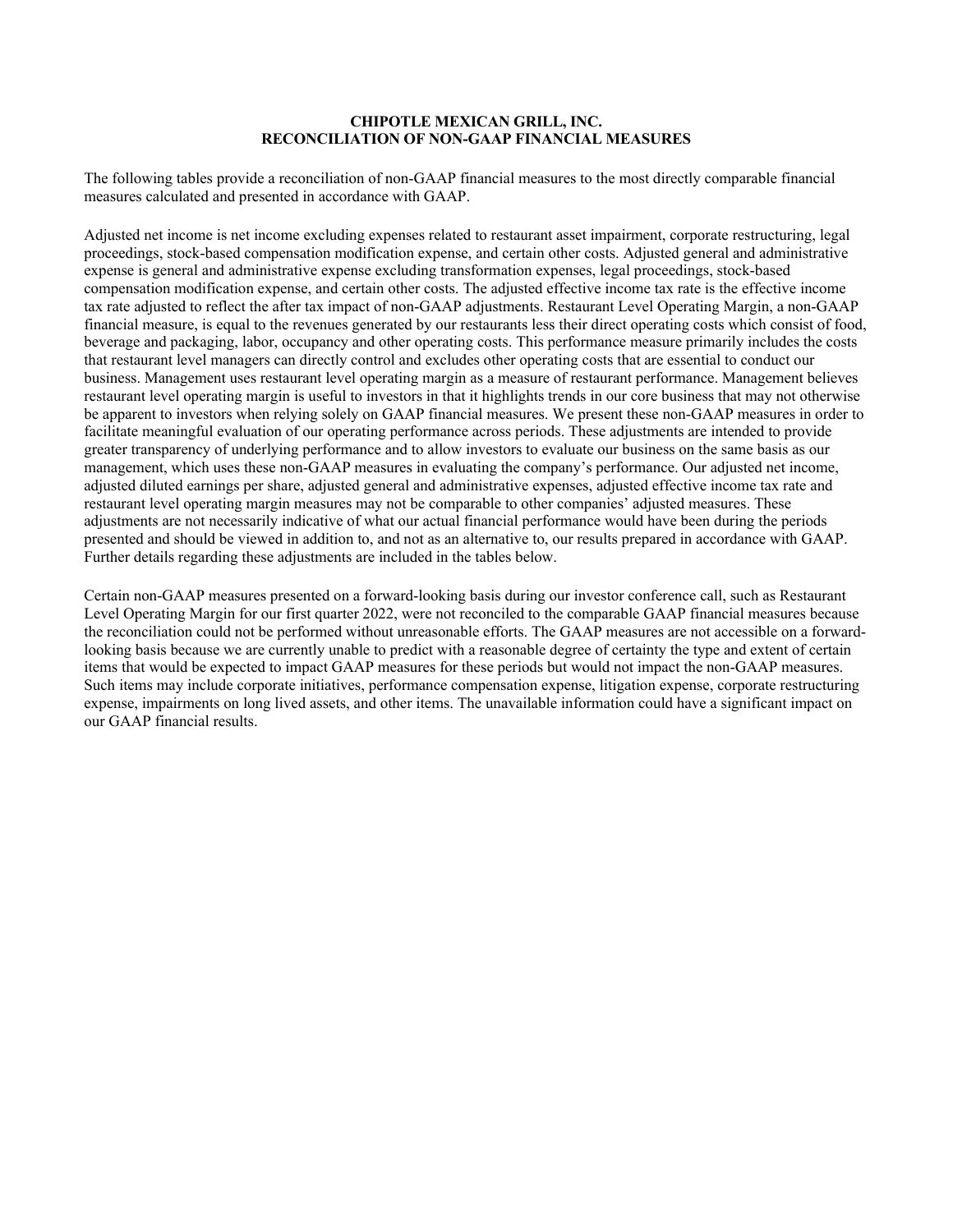### **Adjusted Net Income and Adjusted Diluted Earnings per Share (in thousands, except per share amounts)**

**(unaudited)**

|                                                              | Three months ended<br>December 31, |          |              | Year ended<br>December 31, |                    |           |               |            |
|--------------------------------------------------------------|------------------------------------|----------|--------------|----------------------------|--------------------|-----------|---------------|------------|
|                                                              |                                    | 2021     |              | 2020                       |                    | 2021      |               | 2020       |
| Net income                                                   | \$.                                | 133,475  | $\mathbb{S}$ | 190,959                    | \$                 | 652,984   | $\mathcal{S}$ | 355,766    |
| Non-GAAP adjustments:                                        |                                    |          |              |                            |                    |           |               |            |
| Restaurant costs:                                            |                                    |          |              |                            |                    |           |               |            |
| Operating lease asset impairment and other restaurant        |                                    |          |              |                            |                    |           |               |            |
| $costs^{(1)}$                                                |                                    | 1,090    |              | 3,587                      |                    | 3,722     |               | 14,802     |
| Duplicate rent expense $^{(2)}$                              |                                    | 12       |              | 69                         |                    | 152       |               | 329        |
| Corporate Restructuring:                                     |                                    |          |              |                            |                    |           |               |            |
| Operating lease asset impairment and other office            |                                    |          |              |                            |                    |           |               |            |
| closure $costs^{(3)}$                                        |                                    |          |              |                            |                    | 332       |               |            |
| Duplicate rent expense $^{(2)}$                              |                                    | 1,237    |              | 1,496                      |                    | 4,964     |               | 5,301      |
| Employee related restructuring costs <sup>(4)</sup>          |                                    | 54       |              | 138                        |                    | 449       |               | 1,097      |
| Legal proceedings <sup>(5)</sup>                             |                                    | 18,025   |              | 6,778                      |                    | 20,117    |               | 35,478     |
| Stock-based compensation modification expense <sup>(6)</sup> |                                    | 7,619    |              | 466                        |                    | 63,077    |               | 1,951      |
| Other adjustments <sup>(7)</sup>                             |                                    |          |              | 1,499                      |                    | 897       |               | 7,214      |
| Total non-GAAP adjustments                                   | $\mathbf{\hat{S}}$                 | 28,037   | $\mathbb{S}$ | 14,033                     | $\mathbf{\hat{S}}$ | 93,710    | $\mathcal{S}$ | 66,172     |
| Tax effect of non-GAAP adjustments above                     |                                    | (2, 434) |              | 2,063                      |                    | (6, 492)  |               | (9,229)    |
| Other tax non-GAAP adjustments <sup>(8)</sup>                |                                    |          |              | (107, 728)                 |                    | (15, 423) |               | (107, 728) |
| After tax impact of non-GAAP adjustments                     | \$                                 | 25,603   | \$           | (91, 632)                  | \$                 | 71,795    | $\$$          | (50, 785)  |
| Adjusted net income                                          | \$                                 | 159,078  | $\mathbb{S}$ | 99,327                     | \$                 | 724,779   | \$            | 304,981    |
| Diluted weighted-average number of common shares             |                                    |          |              |                            |                    |           |               |            |
| outstanding                                                  |                                    | 28,485   |              | 28,552                     |                    | 28,511    |               | 28,416     |
| Diluted earnings per share                                   | \$                                 | 4.69     | \$           | 6.69                       | \$                 | 22.90     | \$            | 12.52      |
| Adjusted diluted earnings per share                          | \$                                 | 5.58     | \$           | 3.48                       | \$                 | 25.42     | \$            | 10.73      |

(1) Operating lease asset impairment charges, and other expenses for restaurants due to underperformance.

(2) Duplicate rent expense for the corporate headquarter relocation and office consolidation announced in May 2018 and rent expense for closed restaurants announced in June 2018.

(3) Asset impairment charges and other closure expenses for the corporate headquarter relocation and office consolidation announced in May 2018.

(4) Costs for recruitment, relocation costs, third party and other employee-related costs.

(5) Charges relate to estimated settlements for distinct legal matters that exceeded or are expected to exceed typical costs for these types of legal proceedings.

(6) For the three months ended December 31, 2021 and 2020, and year ended December 31, 2021, stock-based compensation consists of a COVID-19 related modification made in December 2020 to our 2018 performance shares. For the year ended December 31, 2020, stock-based compensation consists of a March 2020 modification associated with the departure of our former Executive Chairman primarily related to his 2017 agreement of \$1,485, and costs of a COVID-19 related modification made in December 2020 to our 2018 performance shares of \$466.

(7) For the three months ended December 31, 2020, other adjustments consist of an asset impairment charge related to digital technology of \$833 and consulting fees of \$666 for assistance with the calculation of our non-recurring tax benefit. For the year ended December 31, 2021, other adjustments consist of asset impairment charges for equipment related to a discontinued restaurant initiative and certain corporate equipment of \$850 and consulting fees associated with the calculation of our non-recurring tax benefit of \$47. For the year ended December 31, 2020, other adjustments consist of charges associated with the departure of our former Executive Chairman of \$3,840, an asset impairment charge related to digital technology of \$2,708, and consulting fees of \$666 for the assistance with the calculation of our non-recurring tax benefit.

(8) Primarily relates to the tax benefit from the federal net operating loss generated on our federal income tax return and carried back to prior years. The tax benefit is due to the federal income tax rate differential between the 2021 and 2020 rate of 21% and the 2015-2017 rate of 35%.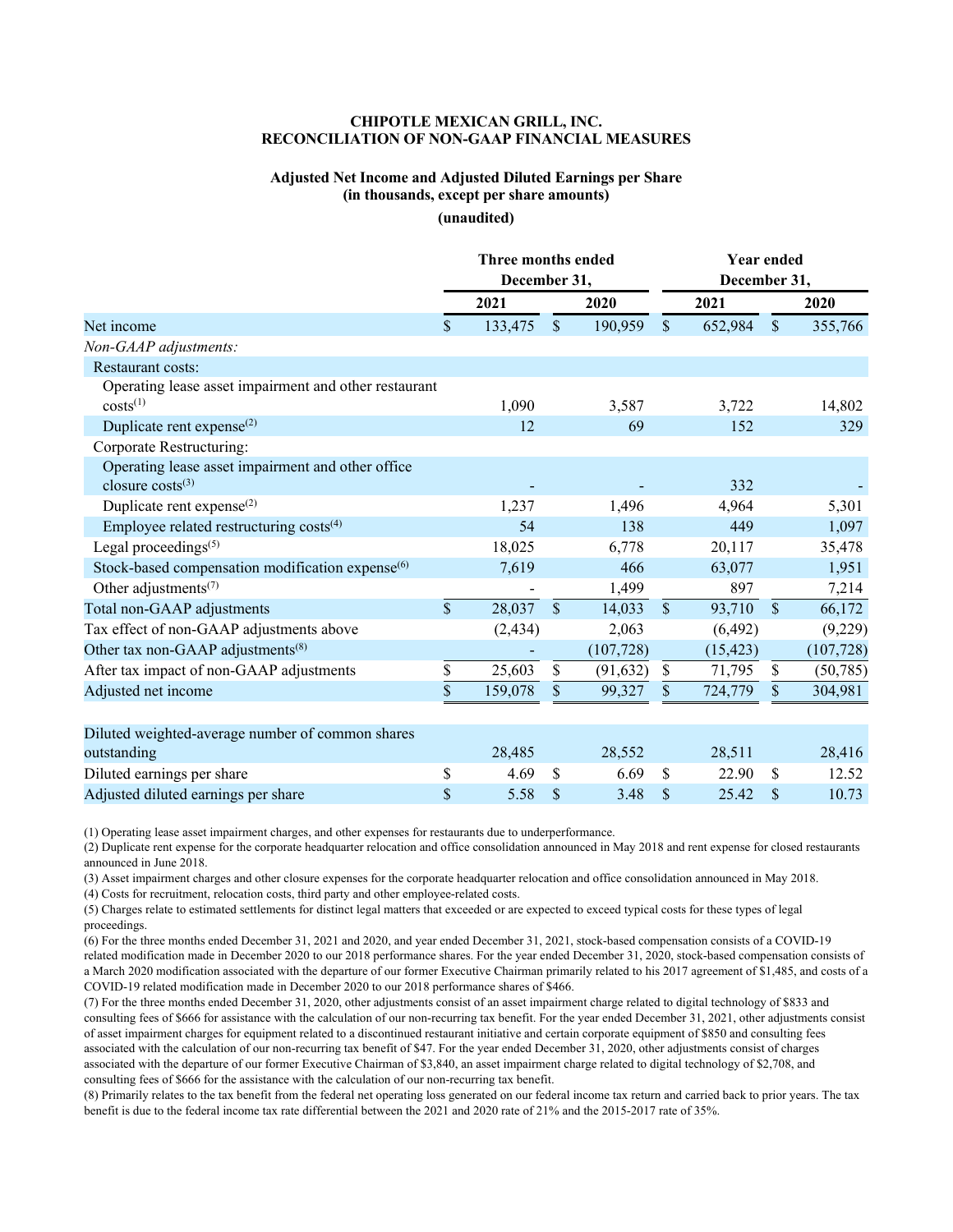### **CHIPOTLE MEXICAN GRILL, INC.**

## **RECONCILIATION OF NON-GAAP FINANCIAL MEASURES**

# **Adjusted General and Administrative Expenses (in thousands) (unaudited)**

|                                                     | Three months ended<br>December 31, |           |     | <b>Year ended</b><br>December 31, |          |           |   |           |
|-----------------------------------------------------|------------------------------------|-----------|-----|-----------------------------------|----------|-----------|---|-----------|
|                                                     |                                    | 2021      |     | 2020                              |          | 2021      |   | 2020      |
| General and administrative expenses                 | <b>S</b>                           | 159,777   | \$. | 124,024                           | <b>S</b> | 606,854   | S | 466,291   |
| Non-GAAP adjustments:                               |                                    |           |     |                                   |          |           |   |           |
| Transformation expenses $(1)$                       |                                    | (1,303)   |     | (1,703)                           |          | (5,565)   |   | (6,727)   |
| Legal proceedings $(2)$                             |                                    | (18,025)  |     | (6,778)                           |          | (20, 117) |   | (35, 478) |
| Stock-based compensation modification expense $(3)$ |                                    | (7,619)   |     | (466)                             |          | (63,077)  |   | (1,951)   |
| Other adjustments <sup>(4)</sup>                    |                                    |           |     | (666)                             |          | (47)      |   | (4,506)   |
| Total non-GAAP adjustments                          |                                    | (26, 947) | S   | (9,613)                           |          | (88, 806) | S | (48, 662) |
| Adjusted general and administrative expenses        |                                    | 132,830   |     | 114,411                           |          | 518,048   | S | 417,629   |

(1) Transformation expenses include duplicate rent expense for office and restaurant closures announced in June 2018 due to the corporate restructuring and underperformance of \$1,249 and \$5,116 for the three months and year ended December 31, 2021, respectively, and employee related restructuring costs of \$54 and \$449 for the three months and year ended December 31, 2021, respectively.

(2) Charges relate to estimated settlements for distinct legal matters that exceeded or are expected to exceed typical costs for these types of legal proceedings.

(3) For the three months ended December 31, 2021 and 2020, and year ended December 31, 2021, stock-based compensation consists of a COVID-19 related modification made in December 2020 to our 2018 performance shares. For the year ended December 31, 2020, stock-based compensation consists of a March 2020 modification associated with the departure of our former Executive Chairman primarily related to his 2017 agreement, and costs of a COVID-19 related modification made in December 2020 to our 2018 performance shares.

(4) Other adjustments consist of consulting fees associated with the calculation of our non-recurring tax benefit.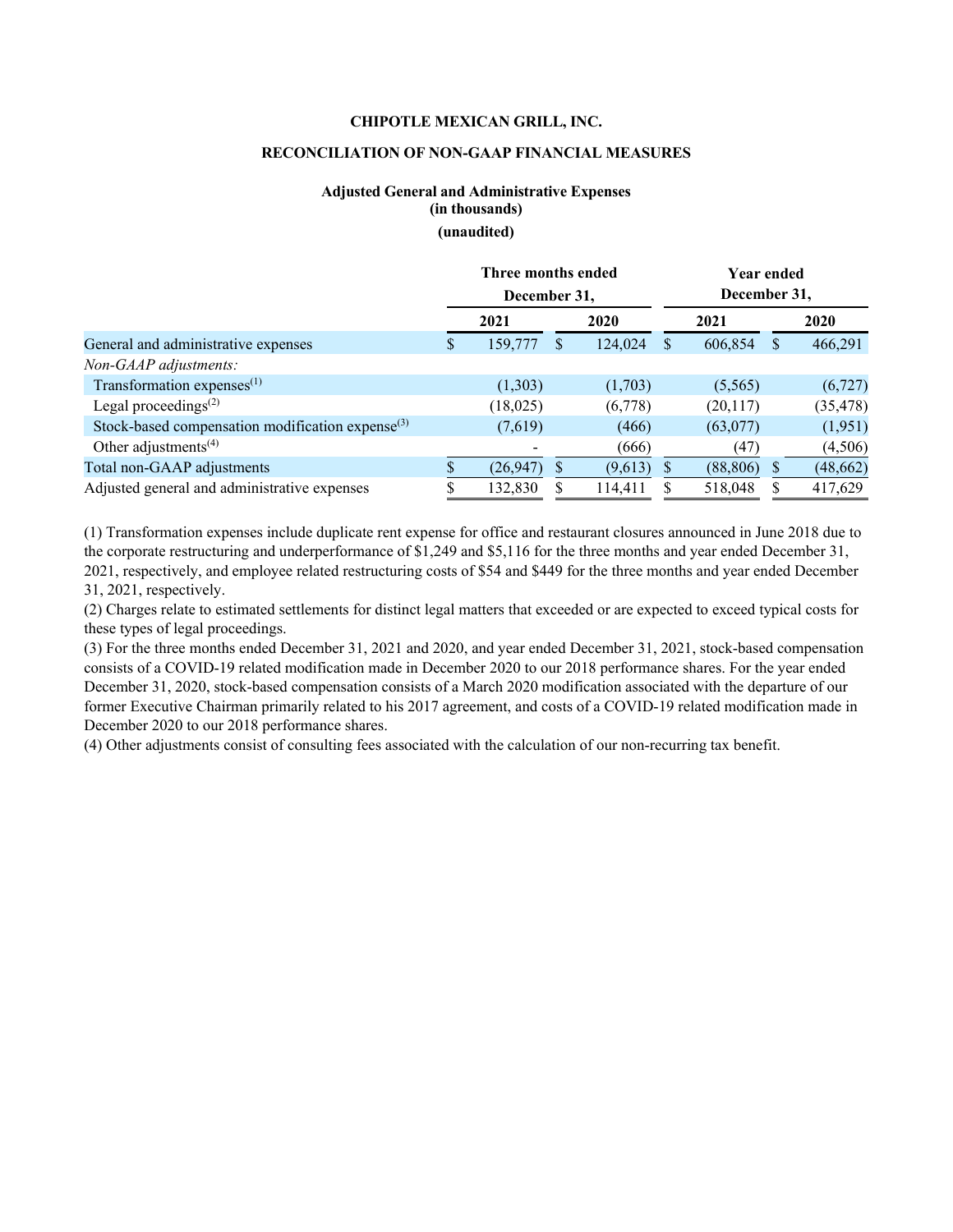# **Adjusted Effective Income Tax Rate**

**(unaudited)**

|                                    | Three months ended |            | Year ended   |            |  |  |
|------------------------------------|--------------------|------------|--------------|------------|--|--|
|                                    | December 31,       |            | December 31, |            |  |  |
|                                    | 2021               | 2020       | 2021         | 2020       |  |  |
| Effective income tax rate          | $20.3\%$           | $(62.2)\%$ | $19.7\%$     | $(21.1)\%$ |  |  |
| Tax impact of non-GAAP adjustments | (1.6)              | 86.8       | 0.3          | 36.4       |  |  |
| Adjusted effective income tax rate | $18.7\%$           | $24.6\%$   | $20.0 \%$    | $15.3\%$   |  |  |